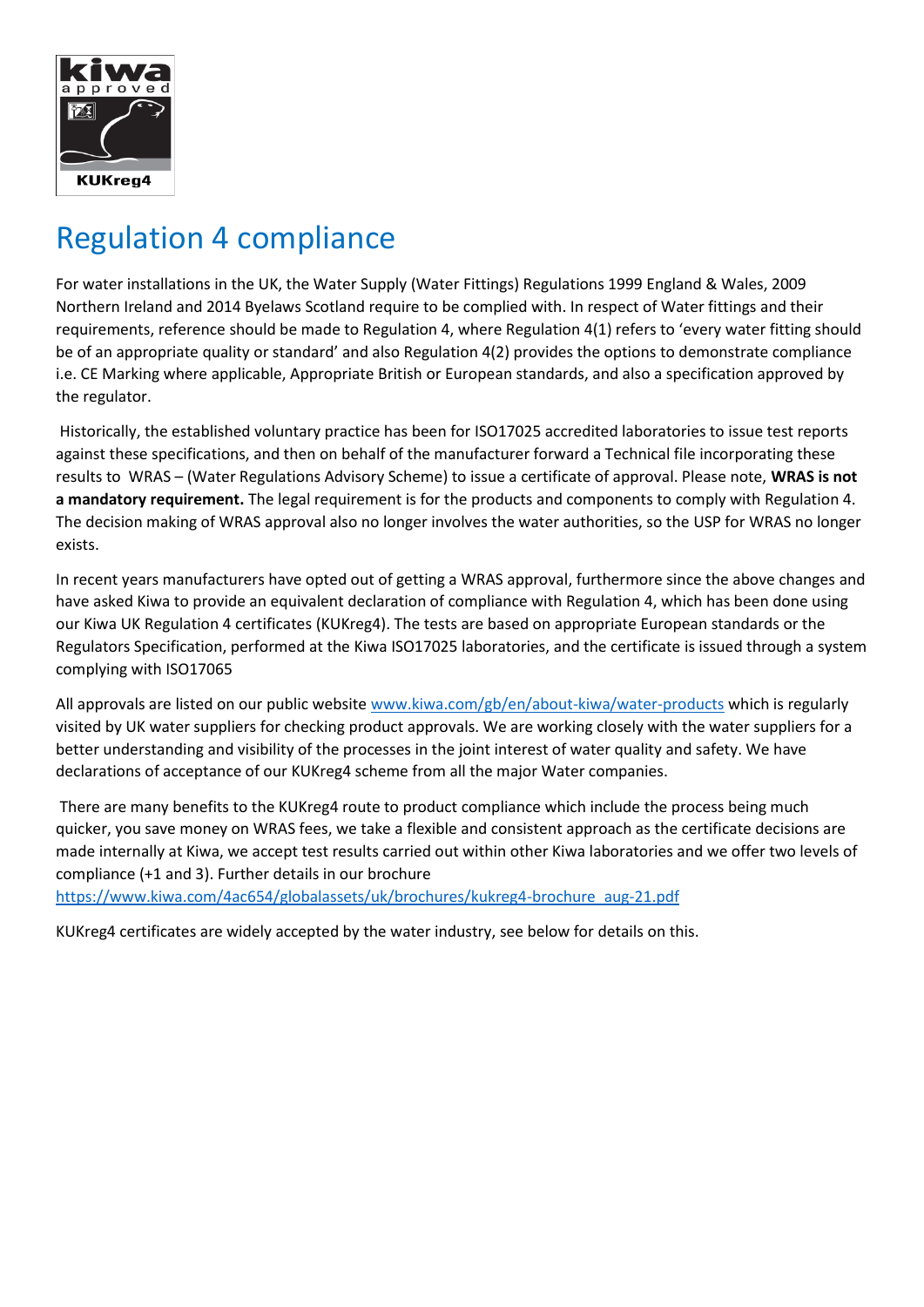



## To whom it may concern **RE: Demonstrating compliance with the Water Supply (Water Fittings) Regulations 1999**

Keeping consumers safe by upholding regulatory compliance is one of the highest priorities of the Bathroom Manufacturers Association (BMA) and our member companies. The Water Supply (Water Fittings) Regulations are designed to protect water quality by ensuring fittings are of an appropriate quality and standard, and suitable for the circumstances that they're used. Manufacturers must demonstrate that their products comply with these regulations, for fittings to be legally installed.

There is no legal requirement for any approval or certification to prove a product complies with the regulation. Water Regs UK has published guidance on the acceptance principles and information they'd require if inspecting an installation. Despite the option to provide information outside of any approval or certification scheme, the BMA recommends approvals/certification as a more straightforward way to provide assurance of compliance to consumers, installers, and water inspectors alike.

There are currently three relevant approvals/certification schemes operating in the UK for water fittings: KUKreg4, WRAS , NSFreg4. There has been some confusion in the marketplace in recent years with some stakeholders believing that one of these schemes, WRAS approvals, is a de facto mandatory requirement. To seek clarity that this is not the case, and that any of the three approval/certification schemes are acceptable, the BMA wrote to all water companies with an enforcement responsibility. We received replies from the following:

Affinity Water South East Water Anglian Water Services Ltd Southern Water Services Dwr Cymru South West Water Hafren Dyfrdwy Thames Water Northumbrian Water United Utilities Water Portsmouth Water plc Wessex Water Bournemouth Water Ltd Yorkshire Water Services Severn Trent Water

While the replies vary in their wording, the above water companies are consistent in confirming that inspectors will consider approvals/certification from any of the three current schemes as evidence, or indeed, the alternative evidence outlined in the Water Reg UK guidance may also be considered. While a few water companies are missing from the list above, we have no reason to believe they take a different stance.

The BMA welcomes the constructive responses we have had received from the water industry. We look forward to future collaboration, along with the three approval/certification schemes and other stakeholders to continue to improve the visibility of product compliance in the marketplace. Regards

Tom Reynolds Andy Mclean Chief Executive Technical Director Bathroom Manufacturers Association